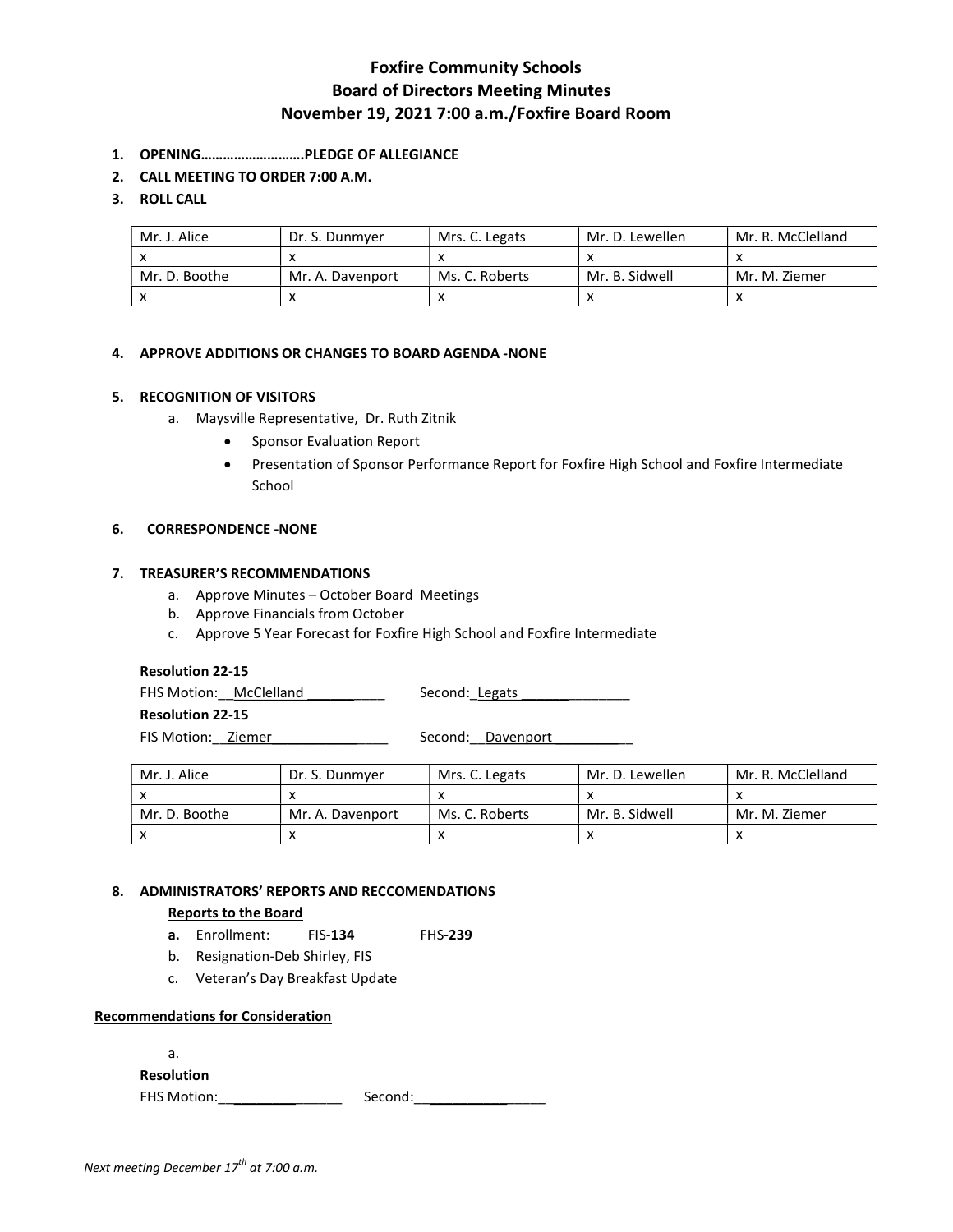# Foxfire Community Schools Board of Directors Meeting Minutes November 19, 2021 7:00 a.m./Foxfire Board Room

#### Resolution

FIS Motion:\_\_\_\_\_\_\_\_\_\_\_\_\_\_\_\_ Second:\_\_\_\_\_\_\_\_\_\_\_\_\_\_\_\_\_

| Mr. J. Alice  | Dr. S. Dunmyer   | Mrs. C. Legats | Mr. D. Lewellen | Mr. R. McClelland |
|---------------|------------------|----------------|-----------------|-------------------|
|               |                  |                |                 |                   |
| Mr. D. Boothe | Mr. A. Davenport | Ms. C. Roberts | Mr. B. Sidwell  | Mr. M. Ziemer     |
|               |                  |                |                 |                   |

### 9. EXECUTIVE SESSION (If needed)

WHEREAS boards of education and other governmental bodies are required by statute "to take official action and to conduct all deliberations upon official business only in open meetings, unless the subject matter is specifically excepted by law";

WHEREAS "the minutes need only reflect the general subject matter of discussion in executive sessions"; and WHEREAS the members of a public body may hold an executive session only at a regular or special meeting for the sole purpose of consideration of any of the matters set forth below.

NOW THEREFORE BE IT RESOLVED under the provision of ORC 121.22, the board hereby enters executive session for the reason(s) herein stated:

#### \_\_ \_ Personnel matters

- \_\_\_ Appointment of employee(s) (reemployment)
- \_\_\_Promotion or compensation
- \_\_\_ Dismissal, discipline, or demotion of employee(s) or student(s)
- \_\_\_ Investigation of charges or complaints of employee(s) or student(s)
- \_\_\_\_\_ Purchase or sale of property
- **\_\_\_\_\_** Conference with an attorney
- \_\_\_\_\_ Preparing for, conducting, or reviewing negotiations or bargaining
- \_\_\_\_\_ Matters required by federal law or state statutes to be confidential
- Specialized details of security arrangements

Time Entered: \_\_\_\_\_\_\_\_\_\_\_

Time Exited: \_\_\_\_\_\_\_\_\_\_\_\_\_

Resolution

FHS Motion:\_\_\_\_\_\_\_\_\_\_\_\_\_\_\_\_\_\_\_ Second:\_\_\_\_\_\_\_\_\_\_\_\_\_\_\_\_\_\_\_\_\_\_

Resolution

FIS Motion:\_\_\_\_\_\_\_\_\_\_\_\_\_\_\_\_\_\_\_ Second:\_\_\_\_\_\_\_\_\_\_\_\_\_\_\_\_\_\_\_\_\_\_

| Mr. J. Alice  | Dr. S. Dunmyer   | Mrs. C. Legats | Mr. D. Lewellen | Mr. R. McClelland |
|---------------|------------------|----------------|-----------------|-------------------|
|               |                  |                |                 |                   |
| Mr. D. Boothe | Mr. A. Davenport | Ms. C. Roberts | Mr. B. Sidwell  | Mr. M. Ziemer     |
|               |                  |                |                 |                   |

#### 10. DISCUSSION/NEW ITEM (IF ANY)

#### Resolution